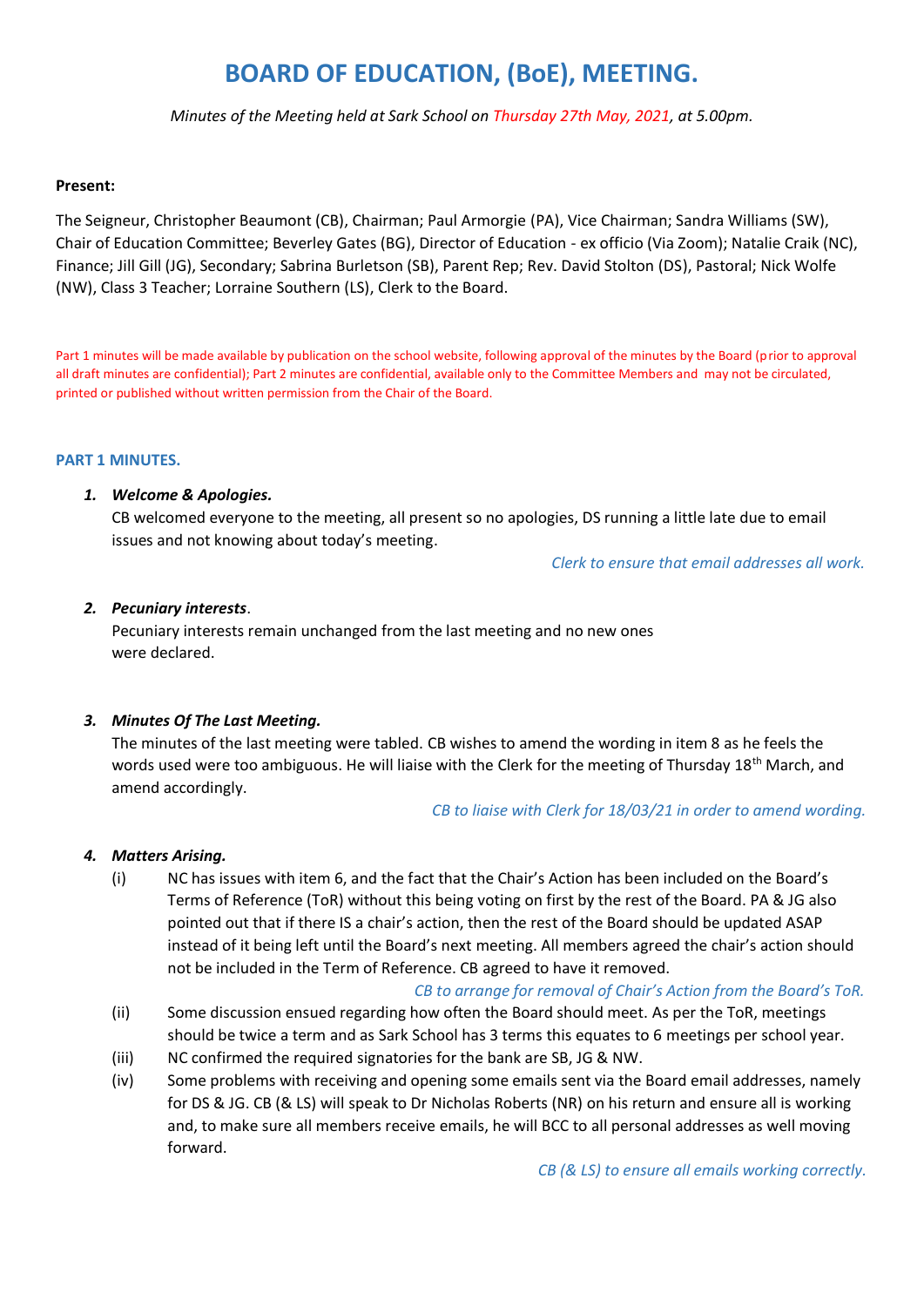# *5. Chair's Action.*

## None.

## *6. Constitution & Make Up Of The Board.*

This item will remain on the Agenda for the next meeting, so it can be discussed in-depth once all members have had the opportunity to digest the contents of the attached memo accordingly.

 SW stated there is confusion over who is responsible, meaning the Board or the Education Committee (Ed Comm), for what in connection to the day-to-day running of the school. She has received emails that she feels do not fall under her remit, and says the 2018 Ordinance passed along with the Education Report states that the Ed Comm has responsibility for the day to day running of the school. The split of responsibilities need clarifying, and CB, BG & SW agreed to a separate meeting in order to discuss these issues in-depth.

## *CB, BG & SW to meet to discuss BoE & Ed Comm's Responsibilities.*

## *7. School Reports Including Safeguarding.*

Please see NW's presentation for class options for 2021/2022.

There was much debate over the available options presented by NW and their individual merits and viabilities, and a lot of discussion regarding the cutting back of nursery provision and its likely knock-on effects along with the resulting lack of structure/play-school provision for pre-schoolers. Option 4 would cover these issues but there were concerns over budget and staffing. In the future, option 4 may be an option but, going forwards now, it was agreed that option 2 was the best way forward for Sark School and its children.

CB asked all Board members, and SW as Chair of the Ed Comm, in turn if they were in favour of option 2 and all agreed unanimously.

This option will provide 4 classes with existing staff members and nursery provision until midday, which is above and beyond the statutory 15 hours in Guernsey and the UK.

CB subsequently declared that the Board endorses option 2, but stated he wished to double check and ensure that the class and staff restructuring will be covered by the remainder of this year's budget. SW assured CB that herself, BG & NR have all checked and the necessary finance is there and available. CB requested of SW that the Ed Comm present the decision made by the Board at the Chief Pleas' Midsummer Assembly, and make it clear to all that they give the Board's decision their full support. It was agreed that CB & NW will, together, construct a letter to send to parents as soon as possible in order to inform them of the changes to come.

## *CB & NW to construct letter to parents informing them of change to class groupings.*

## *8. Previous Board Visits & Looking Forward.*

NC informed the Board she has attended school and sat in on History & Reading sessions, and found both classes very positive and encouraging.

## *9. Finance/Staffing/Monitoring & Evaluation/Health and Safety.*

- Regarding Home Education (HE), all those currently home educating are doing fine and there will be some new families to monitor next term.
- CB welcomed NW to his new post, after NR's departure, as Interim Head of School, and informed the Board that new support teacher Emma Galley is settling in well.

## *10. Director of Education Report including Safeguarding.*

BG delivered a verbal report on Safeguarding, stating that the Island Safeguarding officer is coping well and has plenty of support from Guernsey where necessary.

CB said the Youth Commission was very informative and that they are keen to be more involved with Sark School.